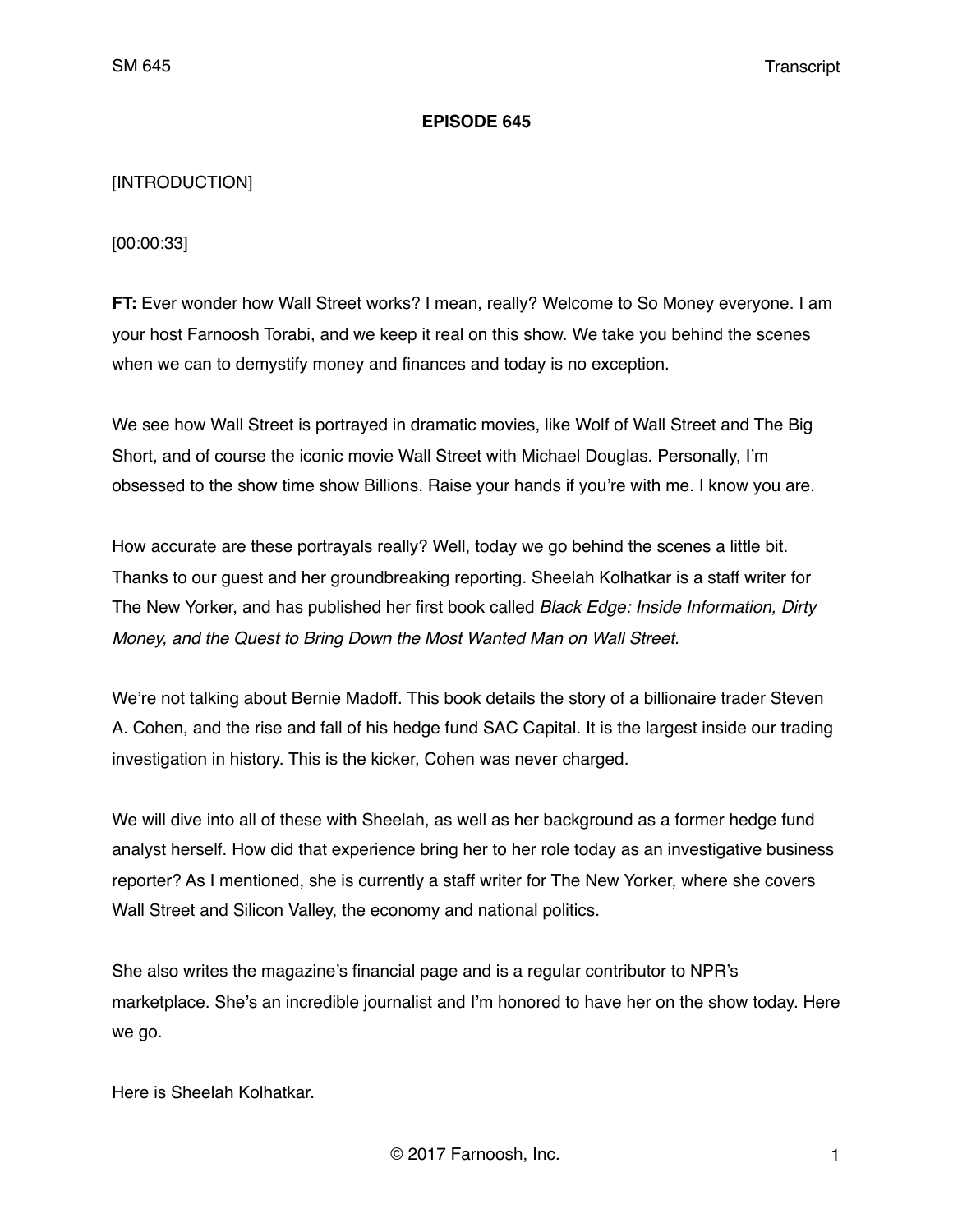## [INTERVIEW]

**FT:** Sheelah Kolhatkar, welcome to So Money. It's great to connect with you.

### **[0:02:38.3]**

**SK:** It's great to be here.

### **[0:02:40.0]**

**FT:** I've been a real fan of your work. Been reading your byline in so many important pieces over the years, and so really excited to now you get you on the Skype and talk about your latest creation, which is *Black Edge.* It's a book that debuted earlier this year, kind of looking at the behind the scenes of one of the most incredible investigations in insider trading in US history. It's about billionaire trader Steven A. Cohen, his rise and fall of his hedge fund SAC Capital.

This was a book that I would suspect was very difficult to write, Sheelah, because you didn't get a chance to talk to Steven, did you?

# **[0:03:21.0]**

**SK:** I certainly did not. I knew from the outset that it was very unlikely that he would cooperate with me, because I really started reporting the book in earnest in 2013 when the legal case surrounding him and his firm was very much unresolved. I mean, it was actually in the thick of the case. They were new charges being brought against his employees and former employees over the course of that year.

I knew that there was no way his lawyers were going to tell him, "Oh, yes. Sit down and cooperate with this investigative book about everything that's going on at your firm," when he was facing the possibility of criminal charges himself.

# **[0:04:04.0]**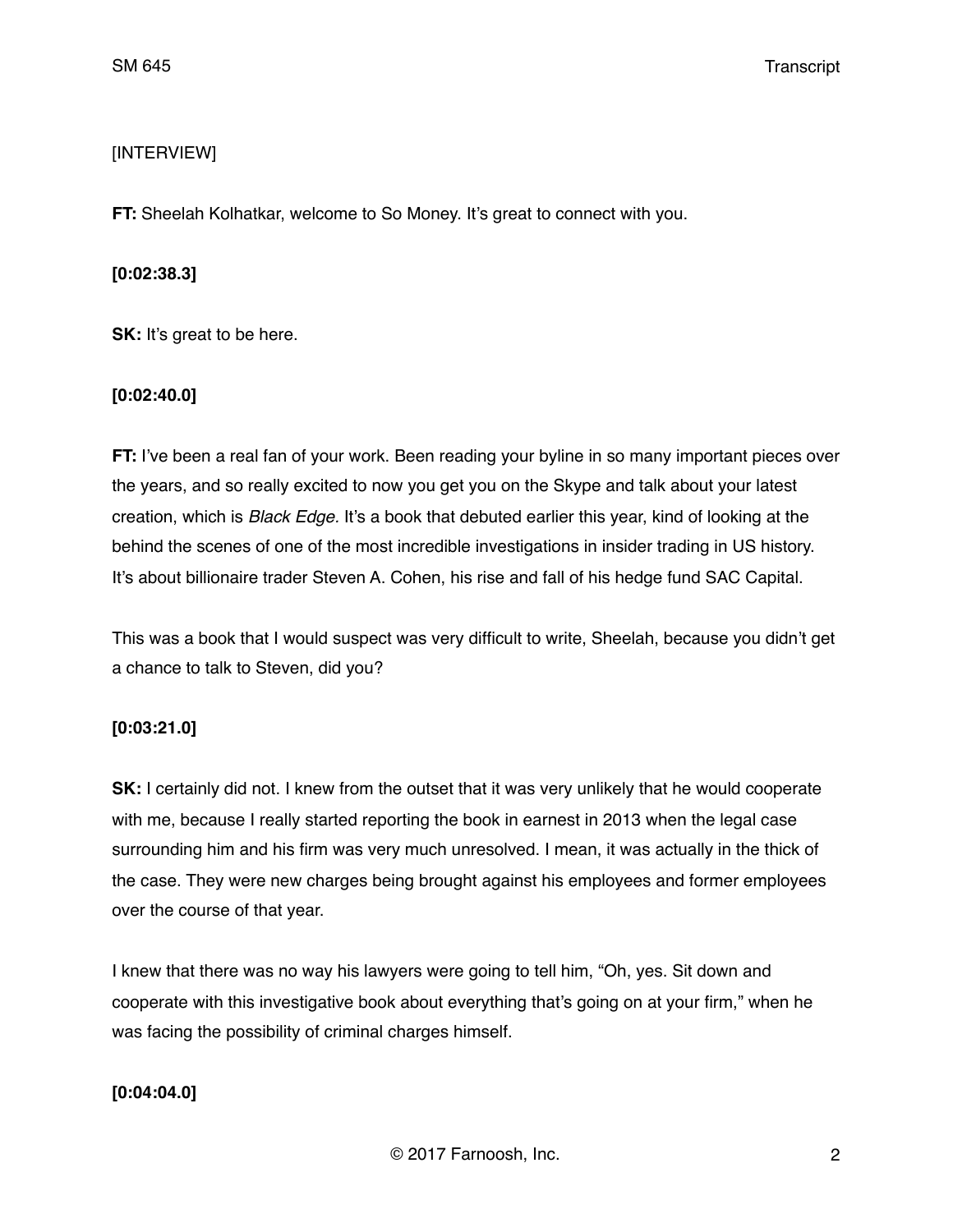SM 645 Transcript

**FT:** At what point did you realize, "I need to write a book about this." Wasn't there already enough reporting on this, and did it almost seem like – he didn't even go to jail, right?

#### **[0:04:16.8]**

**SK:** Well, of course in the end yes, it turned out that his firm SAC Capital was indicted and shut down and he paid almost two billion dollars in fines, but he himself was never charged with any crimes.

### **[0:04:29.5]**

**FT:** What was unresolved for you as a writer, as a journalist, where did you want to begin your story and what were you hoping to find that maybe had not been widely reported or reported at all?

### **[0:04:41.8]**

**SK:** Well when I started out, of course the resolution of the case wasn't known. In fact, many of the publishers I spoke with did ask about this, "What are you going to do if he doesn't go to jail?" Of course, I knew as a former hedge fund analyst, because that was sort of the job I had at the beginning of my career before I became a journalist.

I also knew sort of a long-form storyteller and writer that this is a story of our time. I mean, it was a juicy narrative with a lot of drama and intrigue and really fascinating flaw, the brilliant characters. I thought that was really important just in terms of holding my attention while I worked on the book.

But I also knew it really touched on some bigger themes that are really important. For example, the rise of this class of extremely wealthy billionaires and centimillionaires who have emerged from finance, from hedge funds in particular.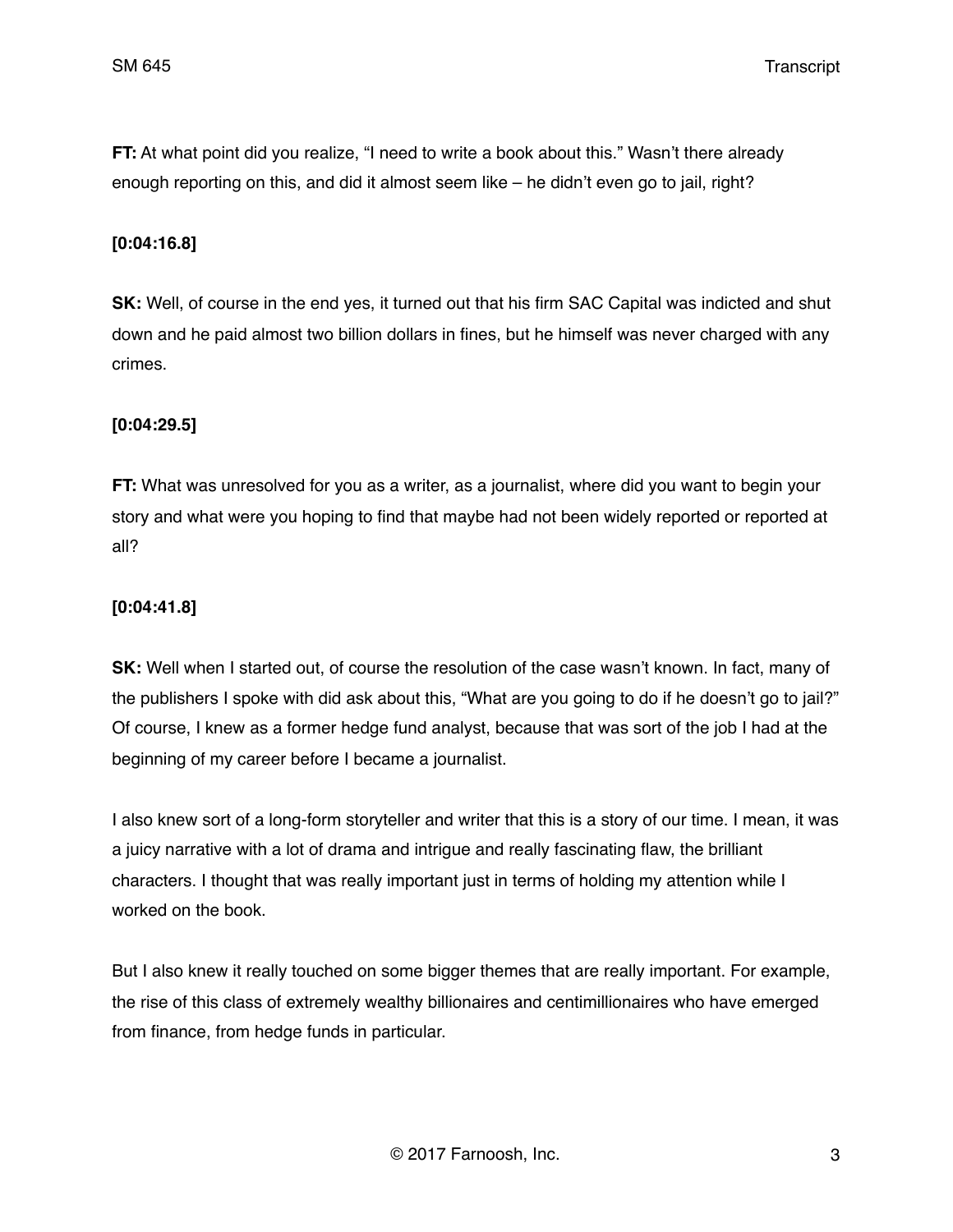These people, I think are largely unknown to the broader public, but many of the new wealth has come out of the hedge fund industry, has created the new class of political donors and major philanthropists and people who are affecting our society in ways that are not always known. I thought it would be really helpful for people to see just how a hedge fund works, and some of the things that can potentially go wrong.

**[0:06:13.1] FT:** Right. There are many movies and series that touch on this. There is a lot of fascination from the public about this. We've all watched Wolf of Wall Street, The Big Short, Billions is a very popular series on show time. Where does this book fit in the public curiosity? What is this going to feed other than of course, giving you the behind the scenes of this very. almost like unbelievable industry. How do they actually make money? Why is it so much money?

Then of course, your book also discusses the fact that there is a very gray areas in how they are allowed to make money and what they can get away with. What were you hoping this book would actually introduce for the first time maybe to this audience? It's already kind of already curious about Wall Street and hedge funds and the billions.

### **[0:07:11.1]**

**SK:** Well, so this era, I would say approximately the last 20-ish years, it's the first period of time where we've seen the emergence again of these incredibly wealthy multi-billionaires who have made their money through financial speculation. These are people who have amassed historic generational wealth, not by inventing products or inventing medicines or creating new technology that people around the world are buying.

They don't build companies. They don't lay railroads. They're not mining – I mean, these are all things that in the past have led to enormous fortunes and influence in society. These are people who take money and place bets in the market and make more money out of it. That's new. That's a new thing in our society, and Wall Street overall generates an enormous amount of wealth for a relatively small group of people. But in fact, that sector of the economy does not create as many jobs as you would expect relatively to the wealth it generates for the people running hedge funds, for example.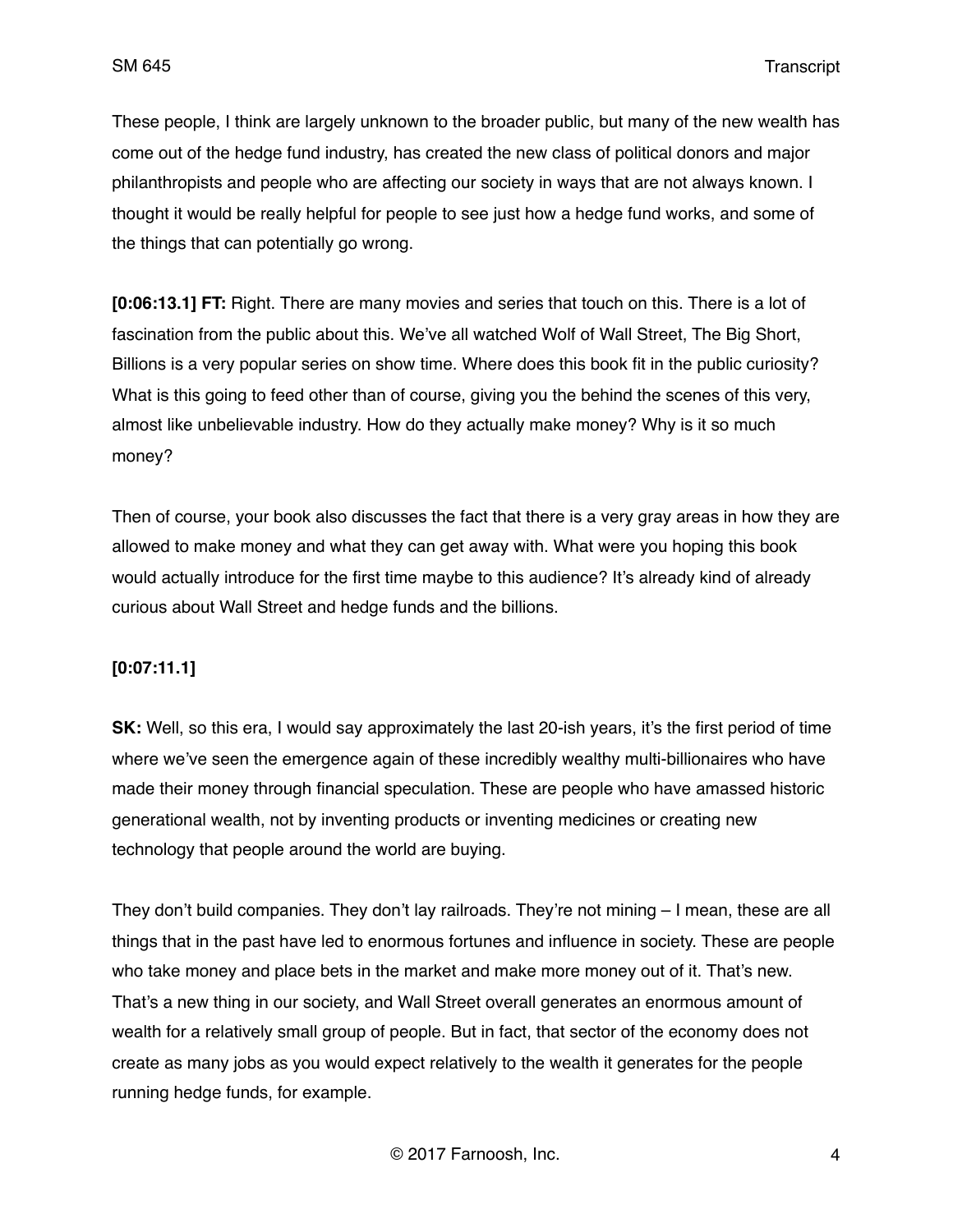I thought that was just really interesting to explore and what does that look like. Just another broader societal question arose for me, because as I was reporting this book, I came across one after another of these young ambitious hedge fund employees. Most of them are men, frankly, but a few women. But these were young people, people in their 30s who had come out of the best university programs this country has to offer.

These were people with PhDs in math and engineering and biosciences and business degrees from Ivy League colleges, and they were all flocking into the hedge fund industry to make a million dollars really quickly. Again I thought, "Why is that a good allocation of intellectual capital in our economy? Does that make sense?"

### **[0:09:18.2]**

**FT:** What do you think? Does it make sense? Because some of these people will spend their 20s making the millions and then maybe go and do something more passion-driven, or purposedriven.

### **[0:09:28.4]**

**SK:** I think some of them do that, and I certain applaud them. I think often, it is very hard once you're in that world and you're making that kind of money to walk away from it. I have heard that from people over and over again, and you see that with people even like Steve Cohen who just can't retire. It's like almost a compulsive thing.

I guess, if you were going to design a society and an economy in such a way as to maximize your assets, I don't know if you would allocate that much intellectual brain power to financial trading. I just don't think it makes sense. Given the scale of the problems we have in our economy; income inequality, the opioid crisis, climate change, education. We need our best people helping to tackle those problems. Of course, some people from the financial do try to do that, but I just think these are bigger questions that we're just thinking about.

### **[0:10:26.0]**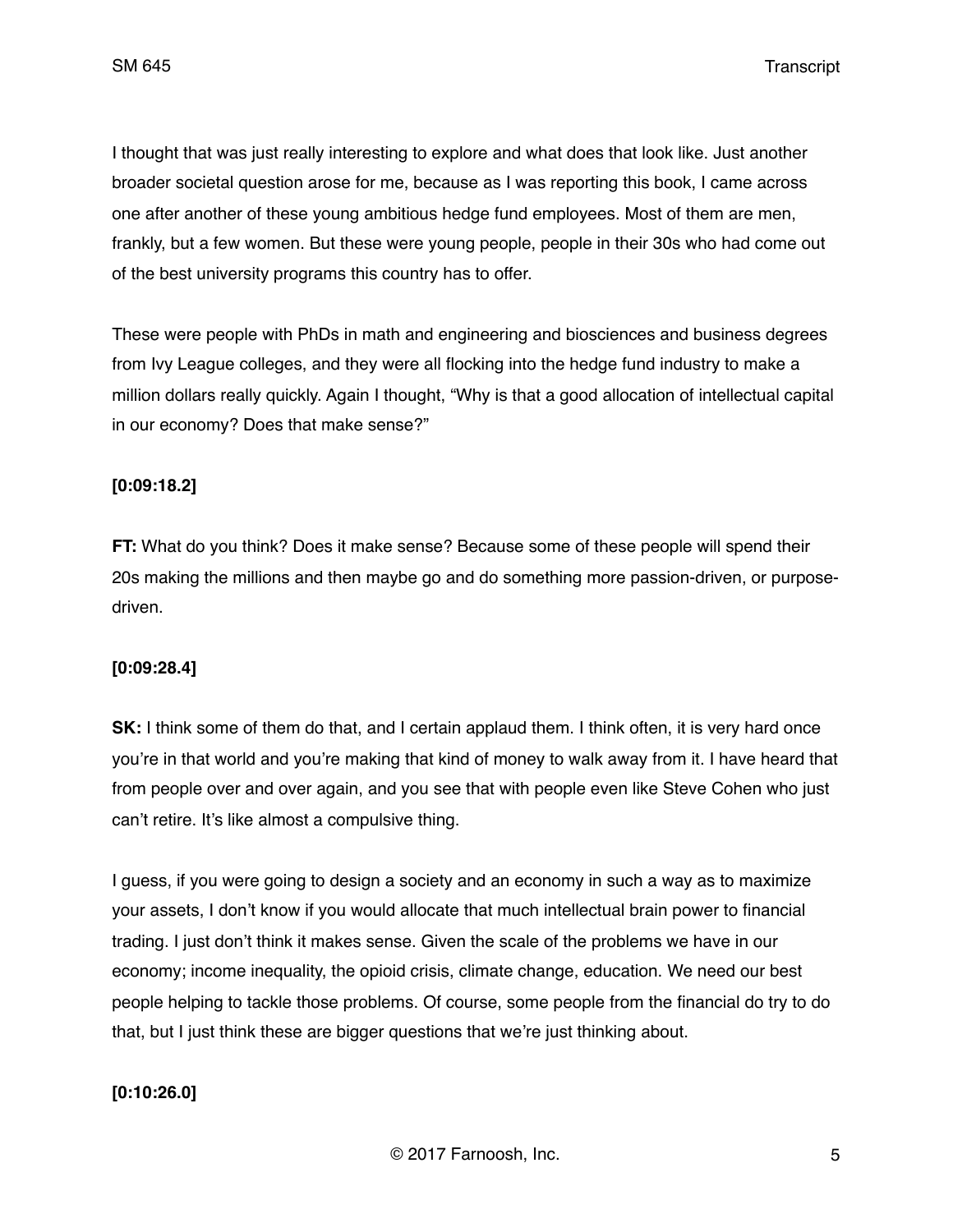SM 645 Transcript

**FT:** I mean, really money is kryptonite to some people, right? That's the bottom line is that that is more attractive than winning a Nobel Prize.

#### **[0:10:36.0]**

**SK:** Yes, and I could certainly understand the allure of enormous amounts of money. It does buy you many beautiful things, beautiful works of art. I mean, Steve Cohen – there's a familiar pattern for many very successful hedge entrepreneurs that they become very wealthy and then they become interested in acquiring Picasso paintings for a 150 million dollars. I cannot blame them. That certainly is appealing.

#### **[0:11:03.3]**

**FT:** You had mentioned you started in hedge fund as an analyst yourself. Was there a moment in that career timeframe for you that you thought, "I don't want to be the one that's analyzing this for the hedge funds. I want to be analyzing this for the public as a journalist." What was that transition for you to go from the business of hedge funds to reporting on the industry and business at large?

### **[0:11:29.5]**

**SK:** I fell in to the hedge fund industry somewhat by accident. I was just out of college. I was looking for a job. I really was not sure what I wanted to do, but I certainly was not pursuing a career in finance. But I ended up working part-time just to make some money answering the phones at a small hedge fund. It was at that particular time when the industry was still quite small and very entrepreneurial, and the manager of that fund liked me and convinced me to say.

It was actually an amazing experience to just learn almost in a emergent crash course fashion about that industry. I did feel like an anthropologist, sort of drop-down in the middle of this whirlwind of drama and deals and trading. I mean, it was interesting. But I knew pretty quickly that I did not have the right personality for that kind of work.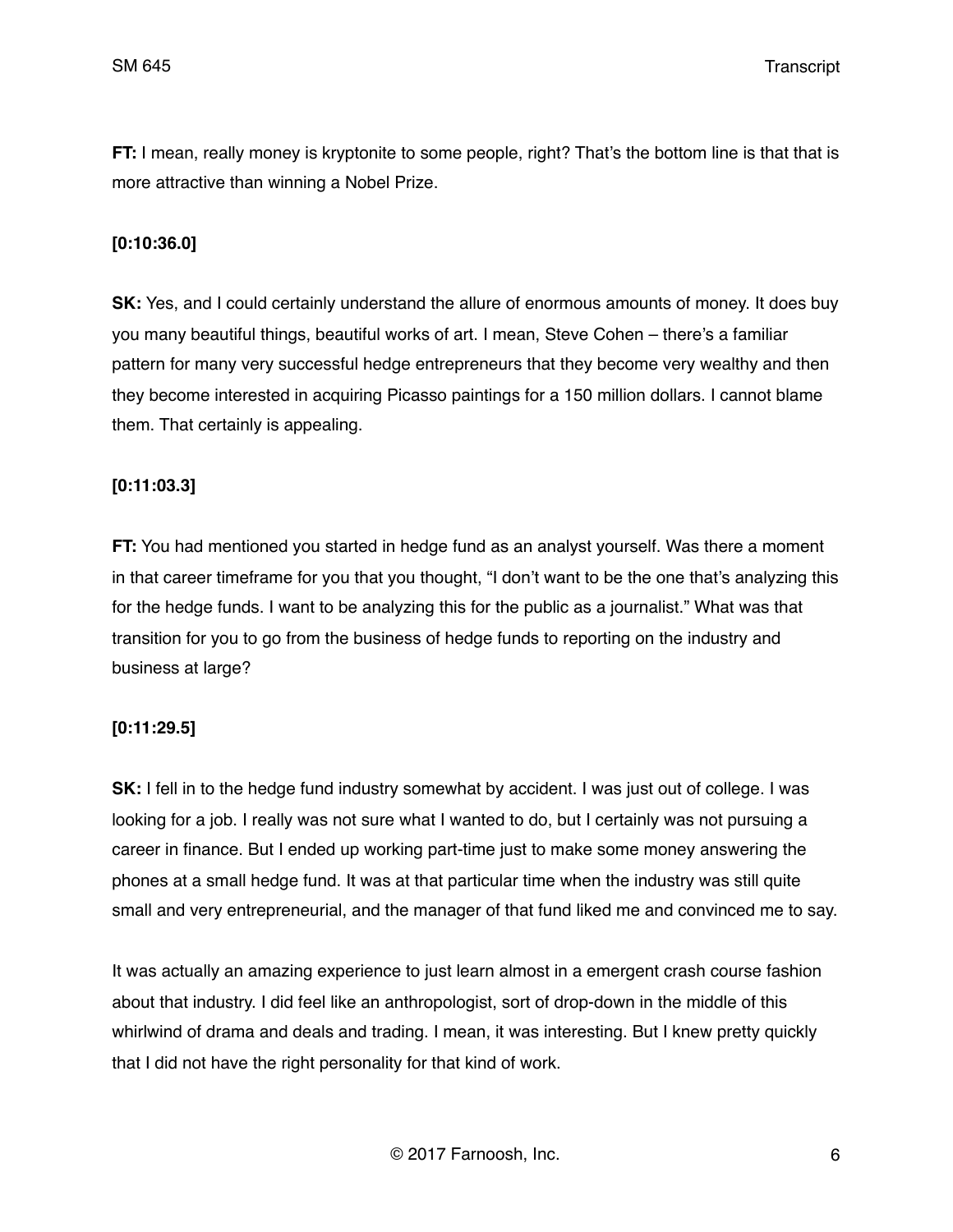A tolerance of risk is a really big part of being a successful trader, especially at a hedge fund that's doing more short-term investing. That is just not my personality. I am much more of a deliberative, thoughtful, long-term thinker. I like to learn everything I can about a problem, probably too much, more than I need to know before making a decision or figuring out how to solve the problem. I was the person who would always over-prepare for the test.

Having to make decisions in the market based on small amounts of information and do them really quickly was extremely stressful for me. I was really unhappy. The decision to leave that field was not really difficult. That was pretty miserable. One thing I was really interested in was writing, and it was something I've been fairly good at from an early age.

It was enormously help to me in my journalism career to just have this experience in this big money world that is often very opaque to most people. I mean, I feel like I can serve a bit of a public function in just explaining it to people, you know.

### **[0:13:44.2]**

**FT:** Absolutely. I want to talk a lot about your personal fans and perspectives. I'm sure you've learned a lot just through your reporting, in addition to your own experiences in your own life. But back to Steven Cohen's story, I mean, he didn't go to jail. I read that he's working on his next big venture. He's going to try to get back into the game somehow, some way. Where does that leave us? Are we just not a society that's equipped to really go after these individuals who are for our own sense of purposes criminals?

They don't do perp walks, even during the 2009-2010 financial crisis, we expected so many more people to go to jail and that just never happened, because real crimes were committed. Are we going to get there to a place where we actually look at this stuff as legitimate crime that deserves jail time?

#### **[0:14:41.4]**

**SK:** Well there was a time when high-level financial criminals were pursued more aggressively for their crimes. Many people point out the Enron prosecutions in the 90s. Certainly there were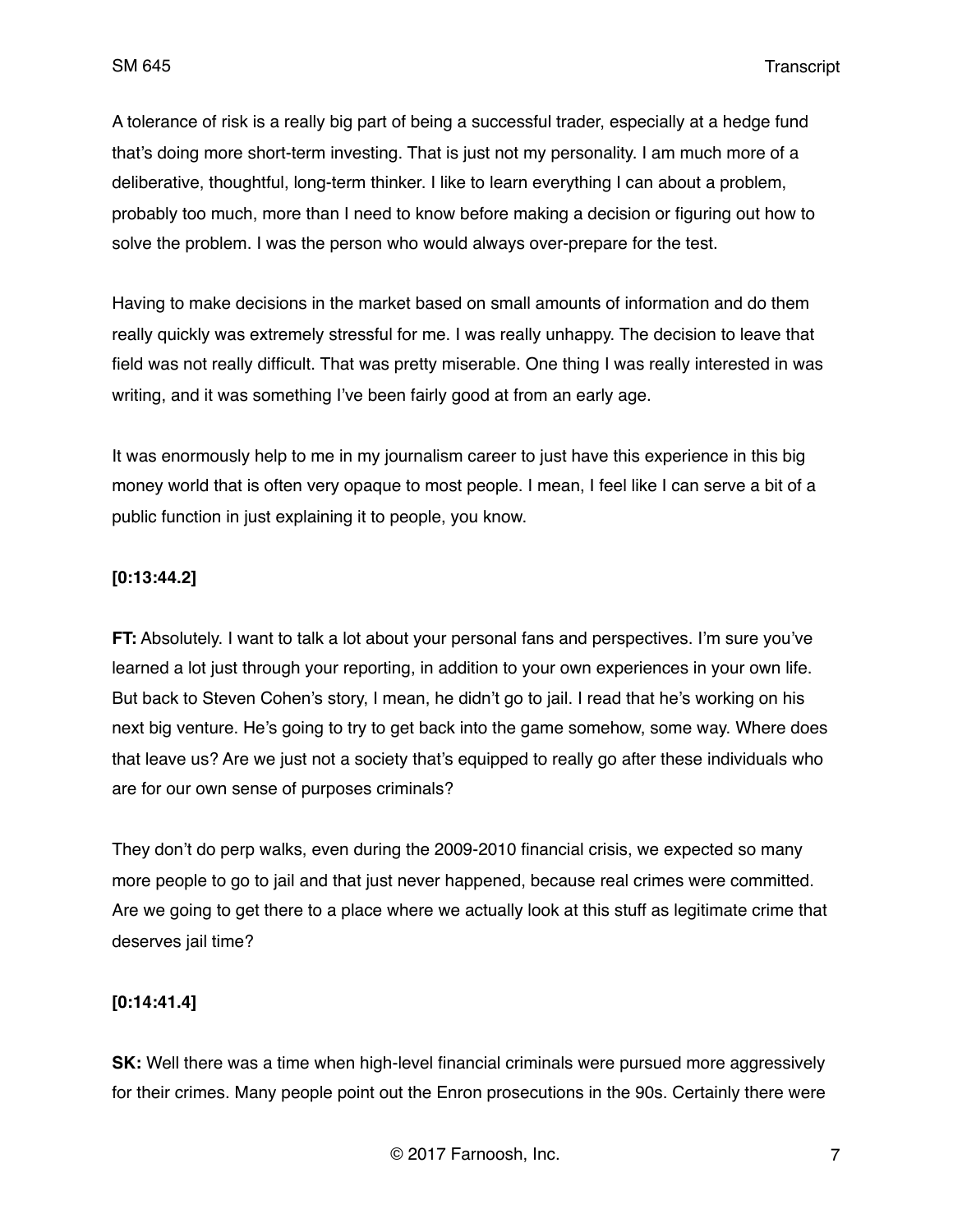the Michael Milken, Ivan Boesky cases in the late 80s, early 90s. But definitely over the last 20 years or so, there has been a real erosion in our will or ability or both to pursue high-level financial crime.

That is absolutely true. I think the explanation as to why is complicated, but I mean it's hard to ignore the fact that the people in that industry have amassed a lot of political influence and a lot of wealth, and it coincides with the period where we've stopped prosecuting them. The government is still pretty good at picking off low-level financial criminals, but these came up a lot after the financial crisis, because certainly to the average reader watching the news and getting foreclosed out of their house, it seemed obvious that there was a lot of financial fraud that had occurred at major banks in the US.

However, not a single senior banker ever even faced prosecution for any of those frauds. During that same period, the government did charge a number of insider traders. But as you pointed out, they'd never charged Steve Cohen, the one who surveyed most of the money and employed many of these people.

If you ask the government why, they would say, "Well, we just didn't' have the evidence." I believe they say that sincerely. But there are many people who believe that they just did not pursue the high-level offenders aggressively enough. I don't see any sign that that problem is going to improve anytime soon just given the current atmosphere in Washington.

### **[0:16:33.1]**

**FT:** As you pursued this story and others, was there ever a time where you felt that your active reporting was putting you in jeopardy, at risk of being threatened, or because this is sensitive stuff. People don't want this information out there necessarily and you're the one that's exposing it, similar to someone else who is maybe reporting on politics, or someone who is a whistleblower in some ways. Did you ever feel concerned about that?

### **[0:17:00.5]**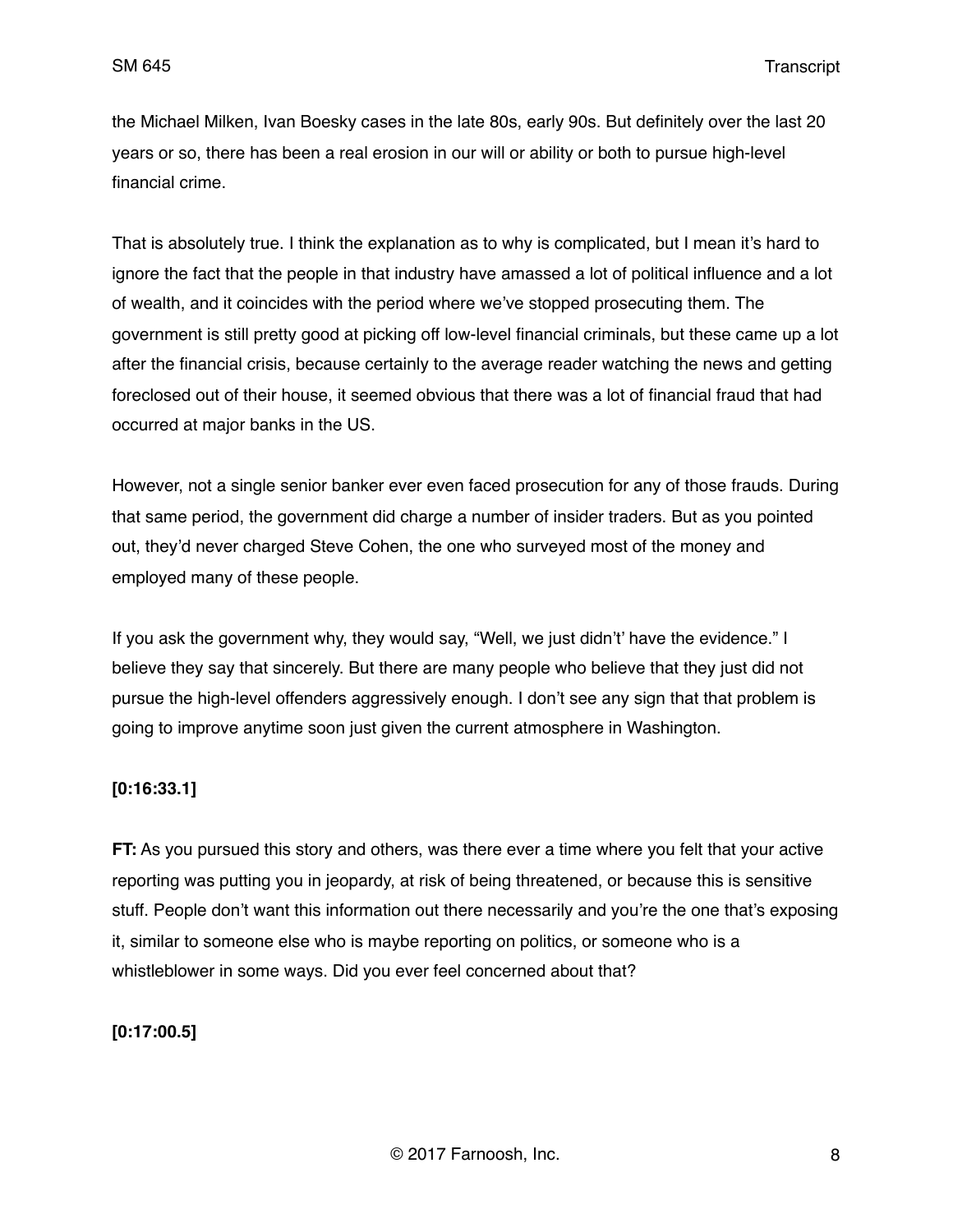**SK:** I definitely felt a little anxious and aware of the possibility of something like that happening. There were a couple of incidents when I first started out where people on Steve Cohen's behalf said, "You better watch yourself," kind of thanks to me. Other people warned me and they just said, "Listen, you should really want to take care. Someone might be going through your garbage." I never saw any evidence of any of those things actually happening, but I did think about it.

It was actually a very stressful period for me. It was also very exciting and fun and interesting and a huge challenge that I enjoyed untangling to sort of do the reporting for the book. Yeah, it was not a relaxing project. I think that's fair to say.

### **[0:17:47.1]**

**FT:** Yeah, not exactly the word most would use. In describing your personal financial philosophy, what are the words you would use if you have a money mantra of sorts?

### **[0:17:59.5]**

**SK:** Conservative. Always worrying about what could possibly go wrong in the future. Now that is not very fun sounding, I admit. But I think part of that arises just from my background and my career, because when I started working on Wall Street as a hedge fund analyst, as I mentioned I got plunked into this industry from nowhere and looked around. I really did feel a bit like an explorer on another planet.

I was seeing everything with fresh eyes. I just was not yet at that point part of the culture. Things that maybe seem normal to people who work at Wall Street who trade in the markets every day seemed patently absurd to me.

For example, I remember in the late 90s watching various tech companies. There is a huge internet stock bubble going on at the time. Yeah, there were these companies like pets.com and Qualcomm and Rambus. You couldn't even really explain what they did, but they were just shooting up to crazy new high prices every day and everyone was just trading technology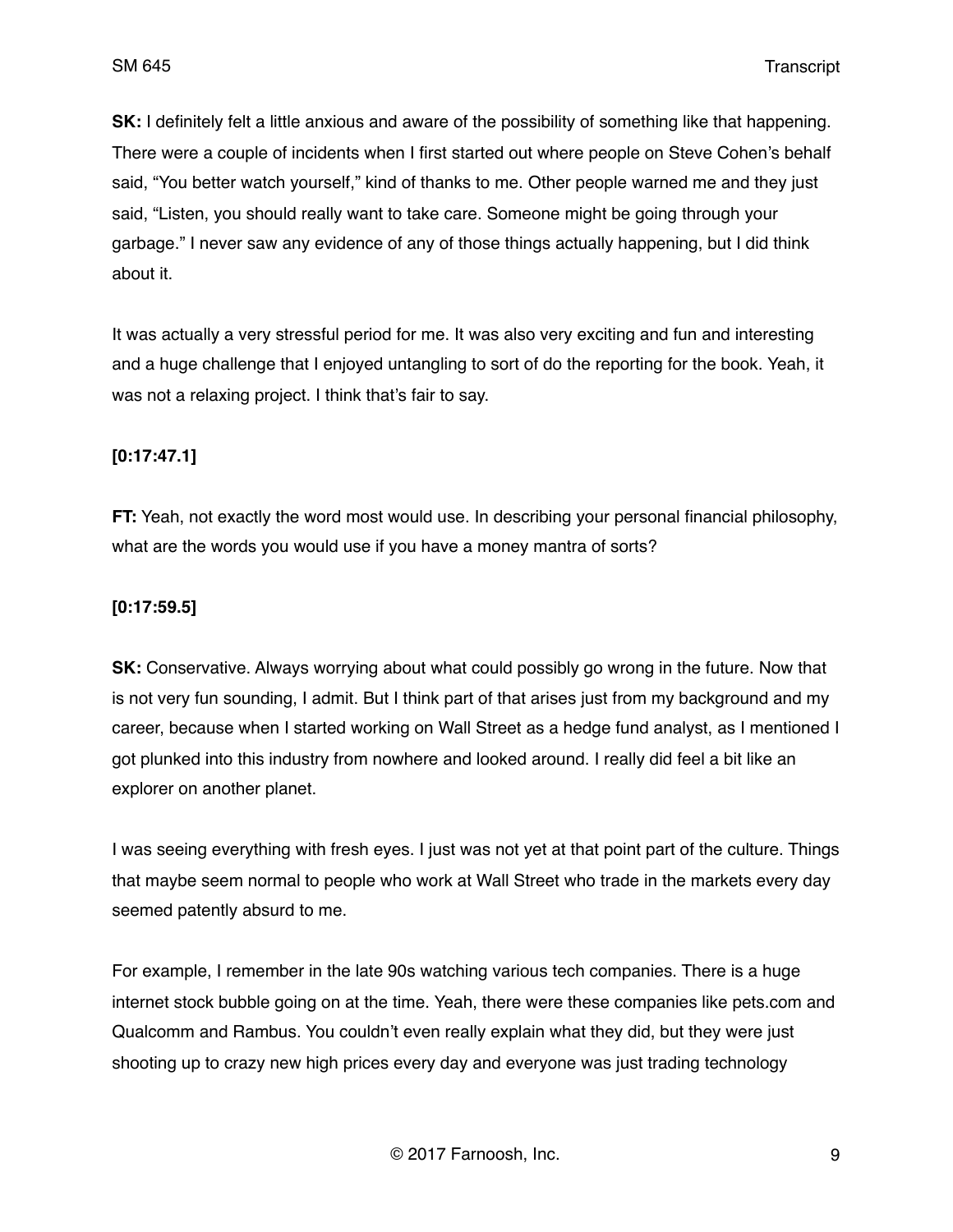stocks, and there was this real go-getter, like we're all getting rich atmosphere in the financial press and the financial industry.

To me, it just seems a little absurd. I was constantly saying, "Yeah, but what's underpinning all these? What is this base? What does pets.com actually do?" I think a lot of people who had just been immersed in that world never stopped to ask those questions. But there I was brand new, trying to figure it all out and it just seemed ridiculous to me.

I was a little reluctant. It did infuse me with a little bit of skepticism about the stock market and all the hype that goes into it. I think that has actually served me well. I'm sure I have lost some opportunities, but in general I am not a gambler. I tend to think about financial things in a very careful measured, conservative way, and I feel that that has been helpful.

## **[0:20:02.4]**

**FT:** We're seeing a repeat of a lot of that now, would you say with companies like Snapchat and a lot of the social media platforms. The internet has had a lot of – a lot of internet companies, I feel like get this billion dollar evaluation and they're not even profitable. How do you see history repeating in some ways?

# **[0:20:23.4]**

**SK:** Well, so of course, I should just say I would never give anyone a financial advice. But there are many signs of a bubble that are familiar to me having seen the last bubble. I don't have a good explanation for it other than the fact that the history is really destined to repeat itself. We're about to enter into an environment where there is a lot of deregulation going on. I think we can expect even more bubbles and even possible frauds to emerge.

But yes, when I look some of the tech stock evaluations, I think that they don't really make sense in a logical level. I think if something is going on in the market that you would have trouble explaining to an average person, I think that's a sign that there is a problem.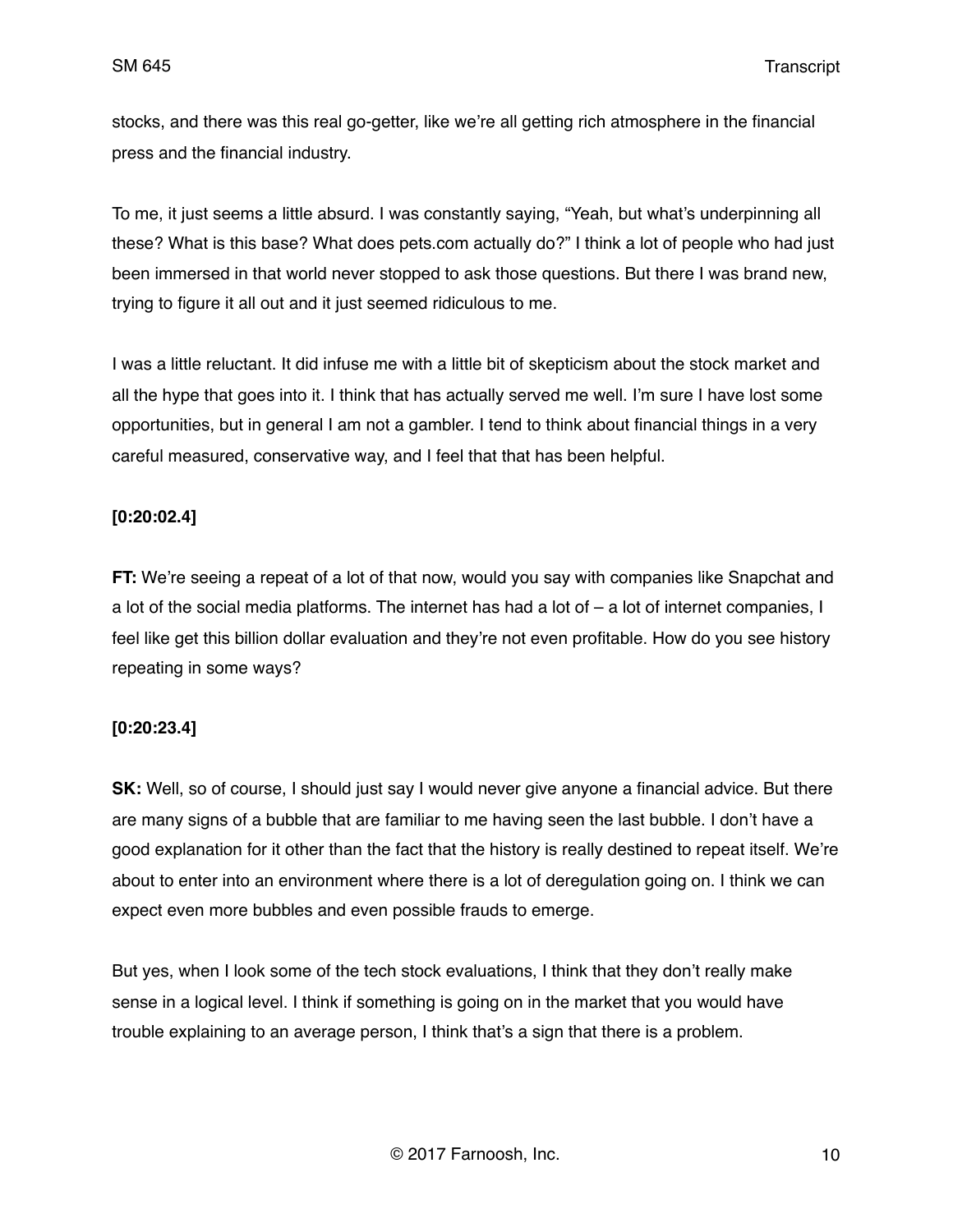I don't know when the reckoning will come, but again there are a lot of tech investors who made a lot of money and they are all competing and looking for opportunities. That can sometimes lead to imprudent decisions. So yes, there are definitely signs of that.

#### **[0:21:28.8]**

**FT:** Not to get too ominous, but I agree with you. I totally agree with you. The world isn't ending yet, but –

**[0:21:36.9]**

**SK:** But.

**[0:21:37.9]**

**FT:** Yeah, but. Back to your personal journey Sheelah, I would love to learn a little bit more about how money was introduced to you as a child. I feel like so much of our relationship with money as an adult; our conservatism, our risk averseness, our risk tolerance stems from very momentous experiences. They don't have to be a lot of experiences. Maybe just like one instance. Was there one very, very big memory that you have about money growing up?

### **[0:22:15.3]**

**SK:** A very predominant just sort of sense I have about my youth and financial matters is just this really strong impression that my parents were frugal and bordering on cheapskates sometimes. They're still a bit like that, although they also will occasionally do things that seem reckless to me. But in general, they're pretty money conscious. My mom in particular really brought that into the house.

She grew up in a very modest household where money was extremely tight. She did not ever have a sense of confidence or comfort. She was always worrying about the future, about not having enough. My father who was a professional, he was a corporate executive and did very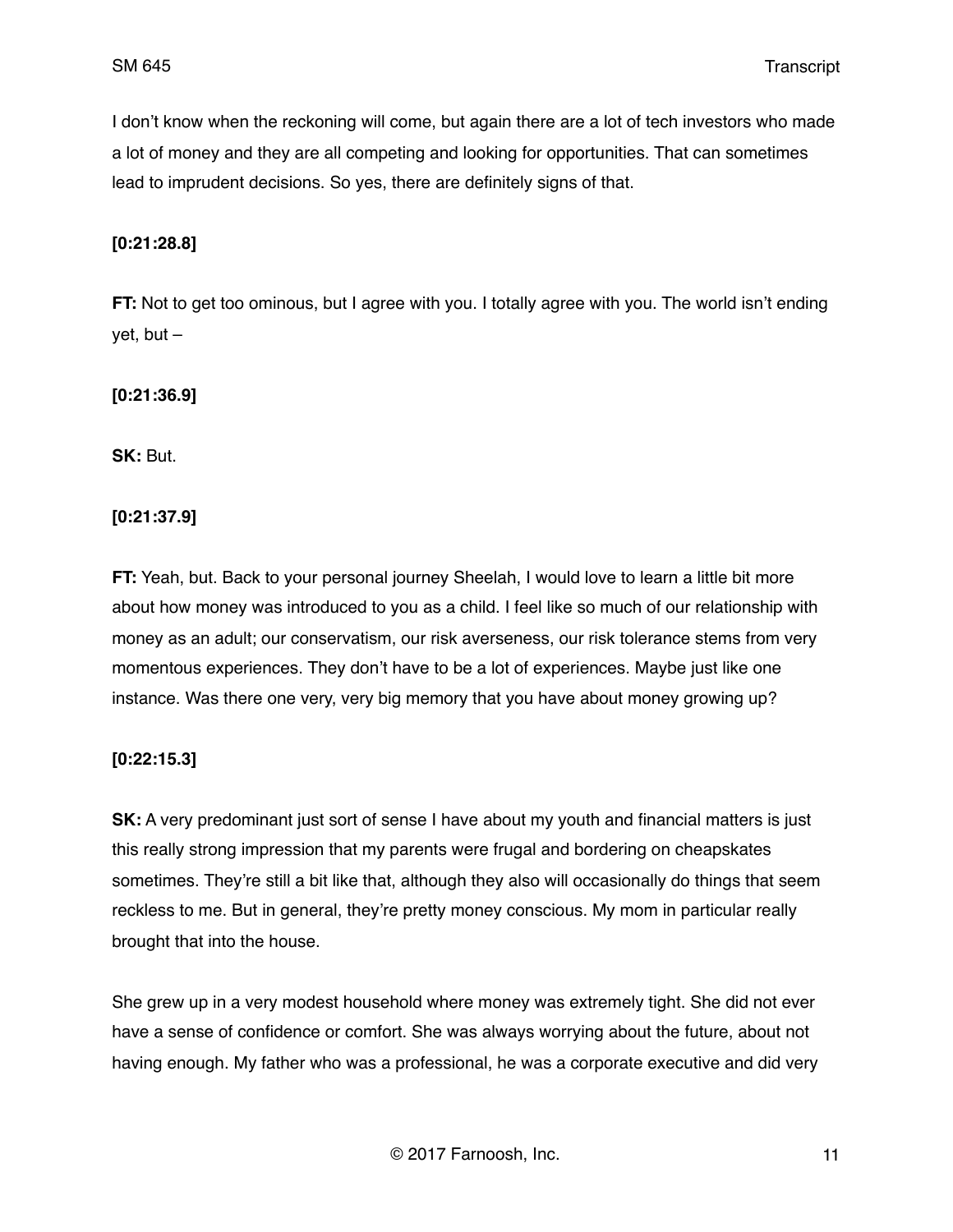well supporting the family, but he always used to say, "Well, your mother really helps us not to blow all our money, because she's so cost-conscious." I really appreciate that actually about her.

Another thing that I think was extremely valuable that I had was, you know I grew up with a real expectation from certainly from high school on that I would have a part-time job and earn my own money anytime it was feasible and mainly that happened during the summer. But even during college, I was often working part-time during the school year.

I think at some point that stopped being the model that most kids were following, but it has been enormously helpful to me. I learned so much working as a cashier, the supporting good store for example. I worked as a part-time copyeditor when I was a college student. That allowed me to save my own money. It really taught me about saving and spending and bouncing a checkbook and all that stuff.

I think when you're spending someone else's money all the time, your parents' money, it really teaches you a very different set of lessons than when you're having to go out and work. You're having to leave, go home early from the party because you have to get up and go to work in the morning. It teaches you something really valuable. I think everyone should have that experience, even if they don't necessarily have a financial need to do that.

### **[0:24:25.6]**

**FT:** When you left the hedge fund world as an analyst, although you were still in the younger phase of your career, did you still have a – was a part of you a little concerned or worried or anxious about money, because as journalists at least on average it's not like the most lucrative industry. Whereas, hedge funds the end is obvious. The end is like stick with this, you will make a lot of money if you survive. Were you reluctant at all because of that, or did that actually motivate you?

#### **[0:24:59.3]**

**SK:** Well, my parents certainly have that question and it's a very valid question. I think –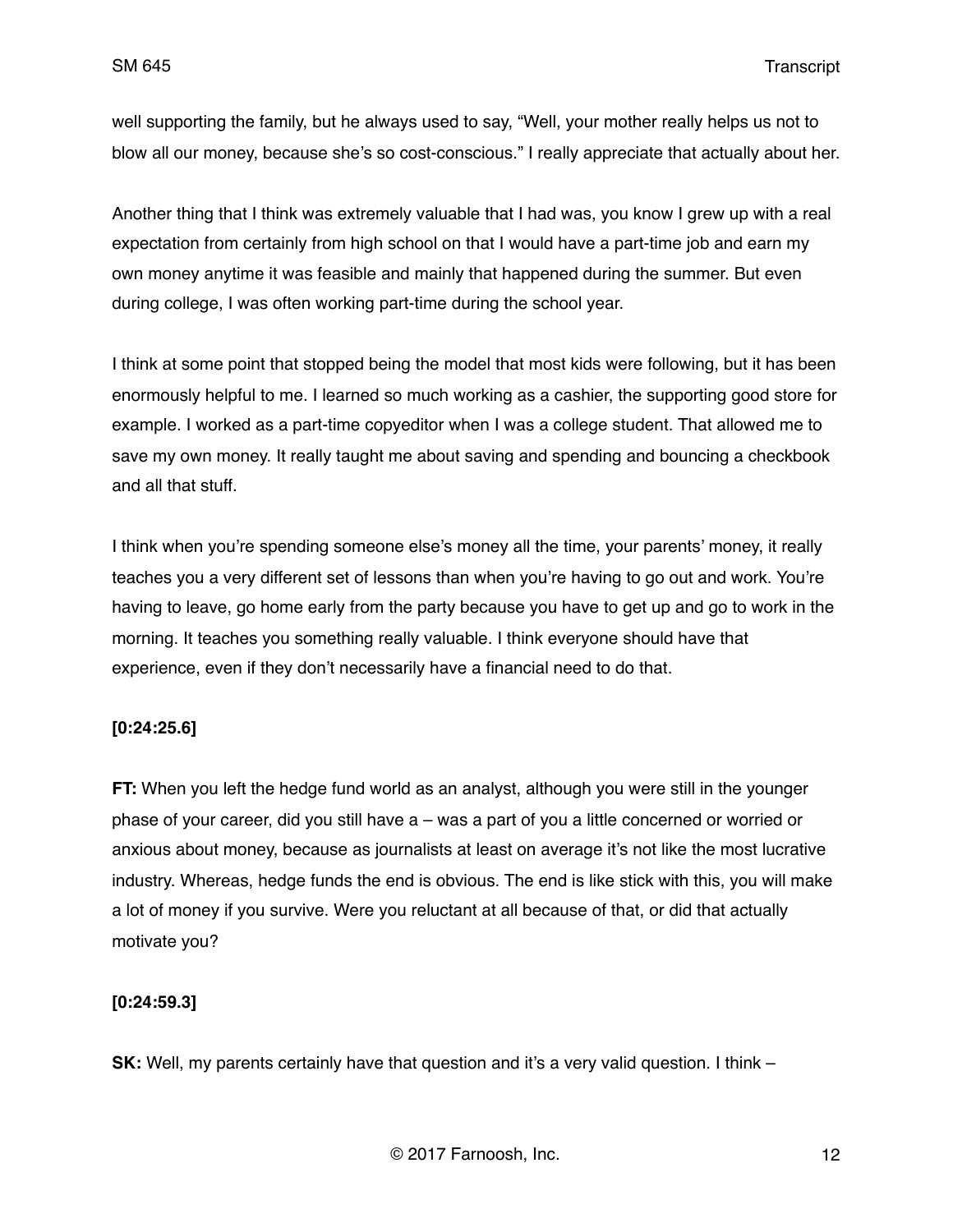## **[0:25:05.4]**

#### **FT:** What did your father and mother say?

#### **[0:25:06.3]**

**SK:** Yeah, my father who is from India he was very worried. Still not quite sure if I've been successful not going to medical school or whatever he wanted me to do. I mean, I was concerned about it. But to be honest, I was very naïve and just did not know exactly what the earning situation was in journalism. I had a passion for that. I knew that that's what I wanted to do.

It was my second career, so I just attacked it in this way that I probably wouldn't have if it was just the first thing I'd done right out of school. I was so deeply unhappy in the environment where I was just working for the money.

Now that's not to say that having more money wouldn't be nice, but I really learned some valuable lessons there just about personal happiness and just my stress and mental health. I would not trade it for anything. I mean, my life has just been blessed and I feel really lucky that my career has gone the way it has. But yes, of course I left a much more lucrative field. People bring that up to me all the time. I think just the fact that I did that helps me to write about it in a more clear-eyed way, to be honest.

### **[0:26:20.3]**

**FT:** What are you looking for to covering in the years to come in your particular beat, that being I suppose all things business, and the economy? I know you were in some really important pieces about women and business and women in Wall Street. What is the next frontier under reported stuff?

**[0:26:42.5]**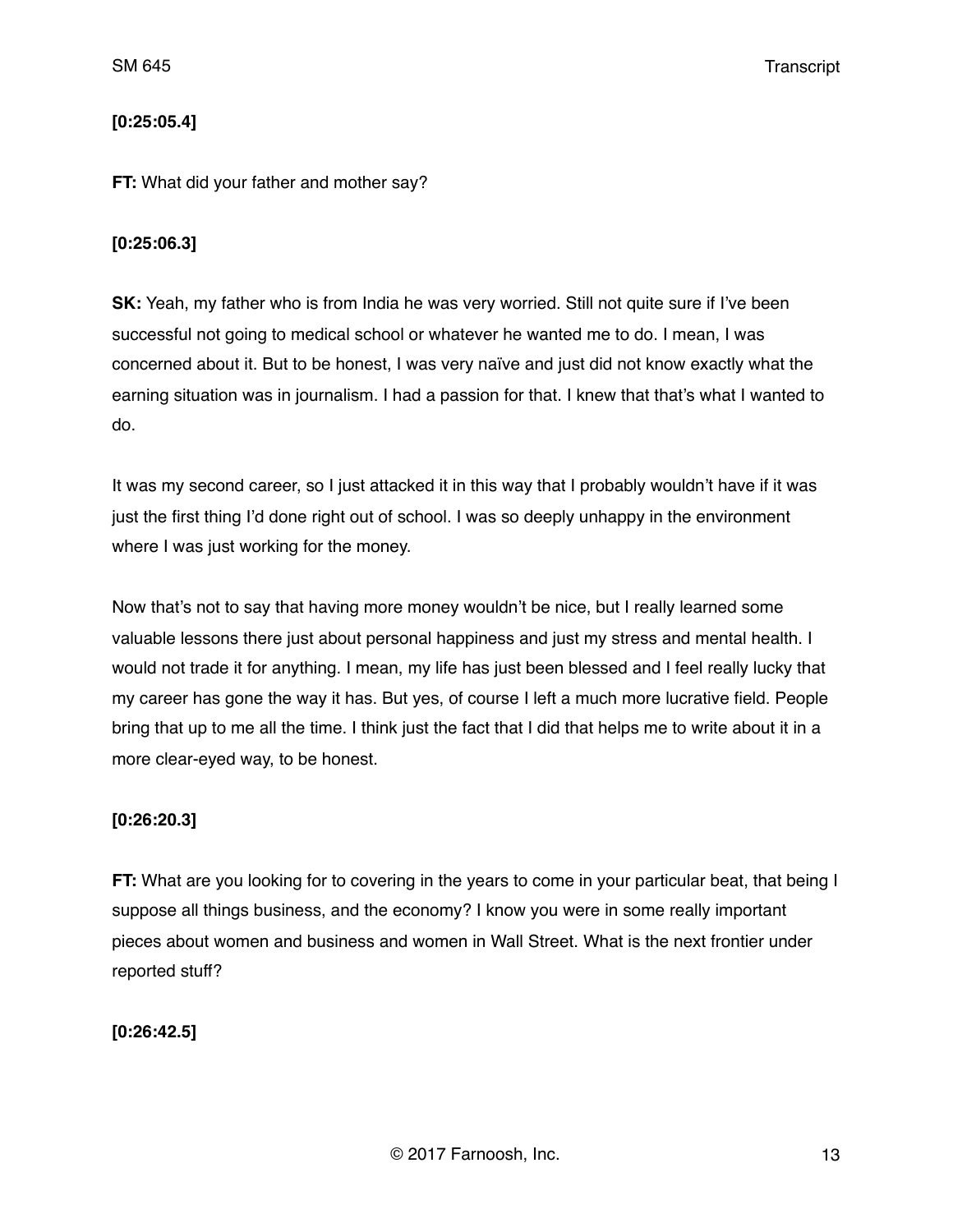**SK:** Well, I feel business journalism in general, I think is just in such a golden period right now, because of – well what's happened politically in this country is very distressing to a lot of people. But I can see very clearly that it's an economic story actually.

I believe the reason we have, the leadership we have in Washington is because of the economy. All other things aside, I think that something has happened in the economy where you do have a small subset of people taking most of the gains, and then you have large numbers of people who are losing opportunities.

Some of that is the result of the rise of finance and its influence in our economy. Everything going on actually connects back to business on some level. I feel very excited to help just explain that dynamic to people. I think a lot of average readers don't necessarily connect the dots between President Trump and economic issues, but I see all that very clearly.

I'm very excited to just have the opportunity to explain that and illuminate that for people. Just on a period of more selfish level, the stories in that world, the narratives, the characters, the drama and the lessons to learn are really fascinating and entertaining and important. I just think there is no better time in history possibly to have been a business journalist as right now.

### **[0:28:19.5]**

**FT:** We will never see the end of this era, only because people say it's going to live in books and movies and television shows and series, because there is just so much that once these Washington aids are no longer in office or – obviously Trump is going to write several books. Tiffany will probably write a book. We know and look forward to that Tiffany book. Tell me, what was your so money moment to date? So money, meaning a time in your profession, in your financial life that you just really felt super proud, super accomplished?

### **[0:28:56.2]**

**SK:** Intriguing question. Becoming a home-owner was a very exciting moment. I remember sleeping my first night in my husband and my new house and feeling so peaceful, like everything was okay. Yeah, so I'm proud of that for sure.

© 2017 Farnoosh, Inc. 14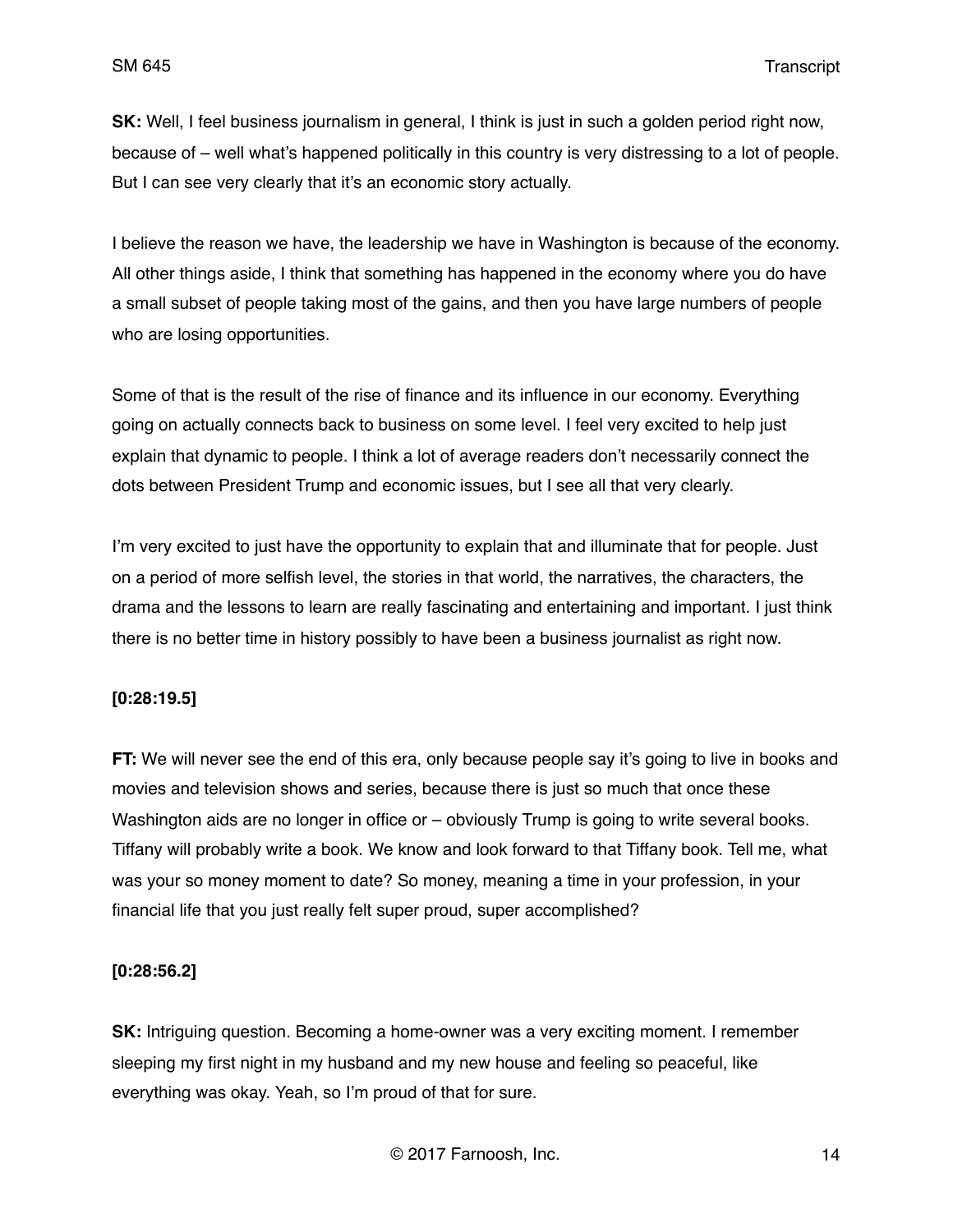## **[0:29:19.1]**

**FT:** Many people are saying that that is a false version of the American dream that home ownership is not a good thing, but I'm with you. I am obsessed with real estate, and I don't know what it is, but I'm always on street easy.

## **[0:29:35.0]**

**SK:** No, in New York City it is a blessing. I feel grateful every day that I did that when I did.

### **[0:29:42.0]**

**FT:** Especially to your city, right. Because here, I mean, historically let's be honest real estate has been good to an owners and investors over the long run.

## **[0:29:52.7]**

**SK:** As they say, you always need a place to live.

### **[0:29:54.4]**

**FT:** You do. That's comforting to know. If nothing else, you can always go to your house and a landlord can't kick you out.

# **[0:30:01.5]**

**SK:** Exactly.

### **[0:30:02.0]**

**FT:** Sheelah, what's a habit that you have that helps with your money? Is there something that you do consciously every month or daily?

© 2017 Farnoosh, Inc. 15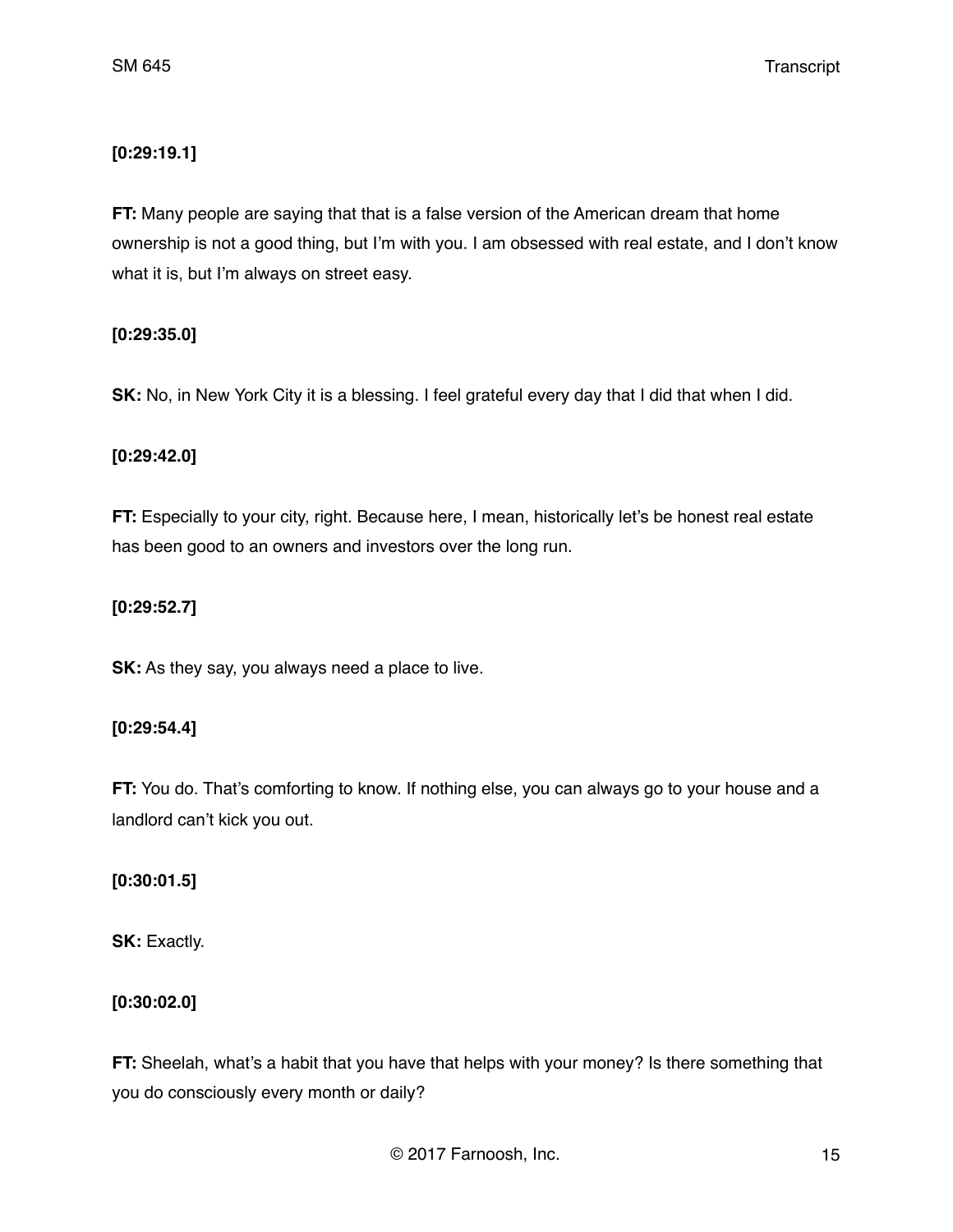### **[0:30:10.7]**

**SK:** Well, a couple of years ago my husband connected all of our finances together in mint. He started to know every time that I bought something with our credit card. To be honest, that has probably had a positive chilling effect on my spending.

I don't know, I can't really take credit for because it's something that he did, but it has been helpful. When I go to Sax and want to splurge on something, like a shirt or whatever, I think – well he's going to get a little alert that I did this. So I really have to want it for that to be worth the scolding I may get from him. I mean, frankly he's pretty tolerant most of the time, but occasionally he will just raise an eyebrow and say, "Are you sure?"

## **[0:30:59.4]**

**FT:** Does he have his thing that he buys that is eyebrow raising?

# **[0:31:05.6]**

**SK:** I mean, he has his own weaknesses, but my clothing shopping is probably outshines his occasional purchase of new running shoes.

# **[0:31:17.8]**

**FT:** Right. Well you work hard for it, Sheelah. You deserve it, you know.

### **[0:31:22.0]**

**SK:** That's what I tell him.

### **[0:31:23.7]**

**FT:** Tell him I told you.